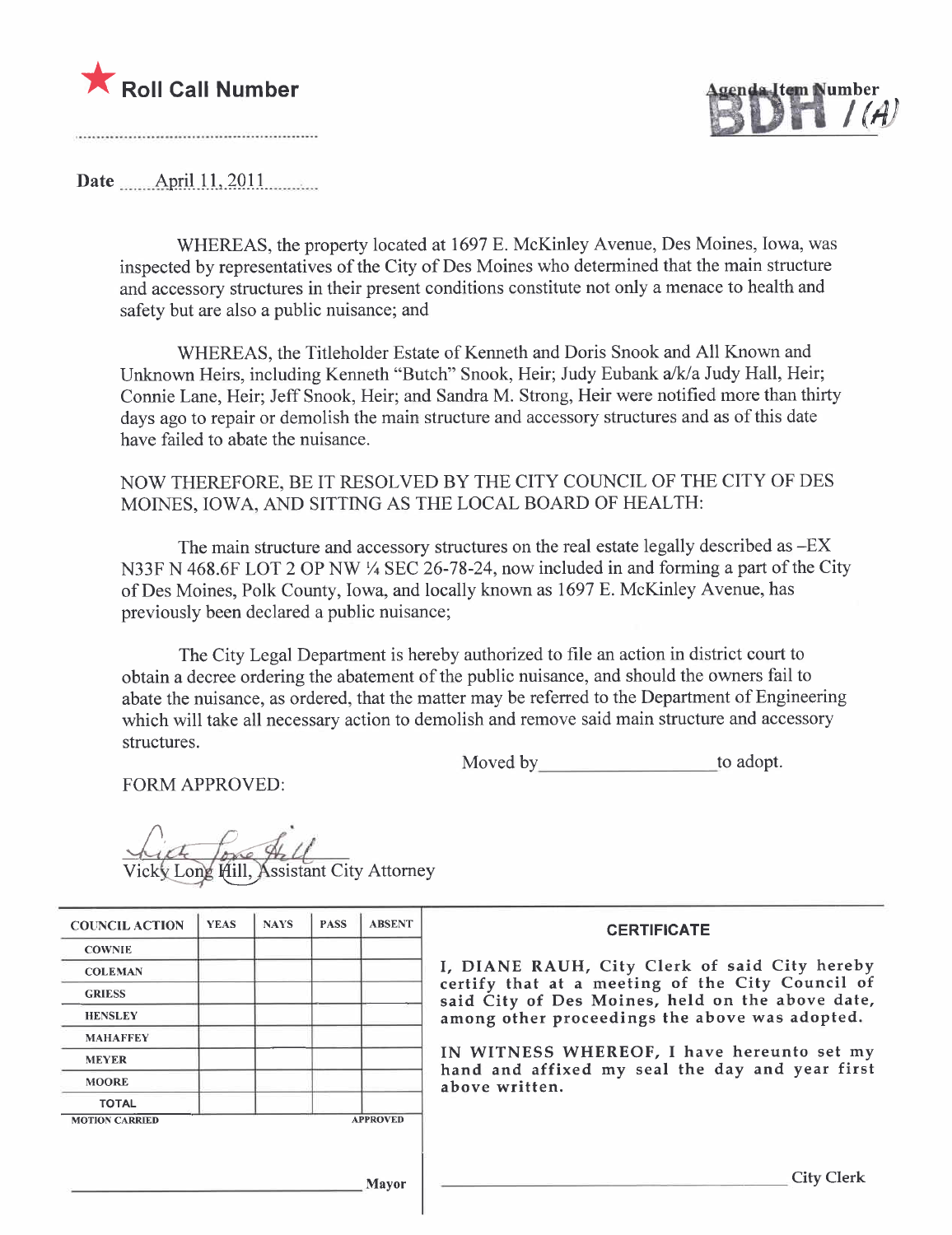

#### POIK County Assessor Jours

[Home ] [General Query ] [Legal Query ] [HomeOwner Query ] [Book/Page Query ] [Commercial Query ] [Res Sales Query ] [ Comm Sales Query ] [ Help ]

| District/Parcel                                                                          | <b>GeoParcel</b> |  | Map Nbhd | <b>Jurisdiction</b>           | <b>Status</b> |  |  |
|------------------------------------------------------------------------------------------|------------------|--|----------|-------------------------------|---------------|--|--|
| 120/07177-203-001 7824-26-126-006                                                        |                  |  |          | A183 DM97/A DES MOINES ACTIVE |               |  |  |
| <b>Tax Increment Finance District Bond/Fire/Sewer/Cemetery</b><br><b>School District</b> |                  |  |          |                               |               |  |  |
| 1/Des Moines                                                                             |                  |  |          |                               |               |  |  |
| <b>Street Address</b>                                                                    |                  |  |          | <b>City State Zipcode</b>     |               |  |  |
| <b>1697 E MCKINLEY AVE</b>                                                               |                  |  |          | <b>DES MOINES IA 50320</b>    |               |  |  |





Approximate date of photo 01/15/2008

# **Mailing Address**

**KENNETH SNOOK** 1697 MCKINLEY AVE DES MOINES, IA 50315

## **Legal Description**

-EX N33F- E100F N 468.6F LOT 2 OP NW 1/4 SEC 26-78-24

| Ownership       | <b>Name</b>           | Recorded   | <b>Book/Page</b> | <b>RevStamps</b> |
|-----------------|-----------------------|------------|------------------|------------------|
| Title Holder #1 | <b>SNOOK, KENNETH</b> | 1971-05-17 | 4218/330         |                  |
| Title Holder #2 | SNOOK, DORIS J        |            |                  |                  |

| Assessment | <b>Class</b>                                                                         | Kind  | Land   | Bldg   | $A\alpha Bd$ | <b>Total</b> |
|------------|--------------------------------------------------------------------------------------|-------|--------|--------|--------------|--------------|
| Current    | Residential                                                                          | Full  | 47.700 | 83.700 |              | 131,400      |
|            | Market Adjusted Cost Report Estimate Taxes Polk County Treasurer Tax Information Pay |       |        |        |              |              |
|            |                                                                                      | Taxes |        |        |              |              |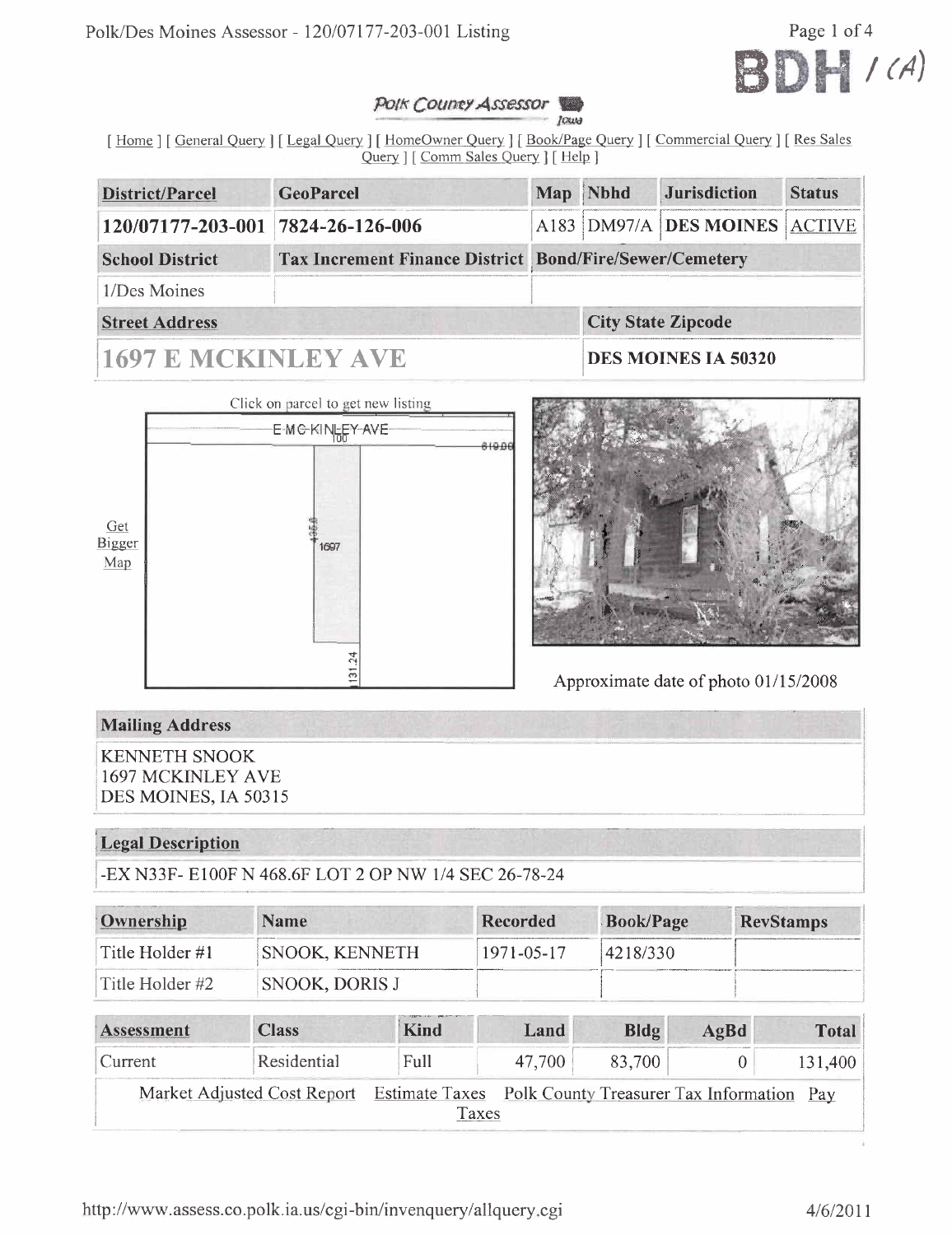|                               | olk/Des Moines Assessor - 120/07177-203-001 Listing                                          |                              |                           |           |                             | Page 2 of 4     |
|-------------------------------|----------------------------------------------------------------------------------------------|------------------------------|---------------------------|-----------|-----------------------------|-----------------|
|                               |                                                                                              |                              |                           |           |                             |                 |
| Zoning                        | <b>Description</b>                                                                           |                              |                           | <b>SF</b> | <b>Assessor Zoning</b>      |                 |
| R1-80                         | One Family Residential District                                                              |                              |                           |           | Residential                 |                 |
|                               | Source: City of Des Moines Community Development Published: 2010-03-05 Contact: Planning and |                              | Urban Design 515 283-4200 |           |                             |                 |
| Land                          |                                                                                              |                              |                           |           |                             |                 |
| <b>SQUARE</b><br><b>FEET</b>  | 43,560                                                                                       | FRONTAGE                     | 100.0 DEPTH               |           |                             | 435.6           |
| <b>ACRES</b>                  | 1.000                                                                                        | <b>SHAPE</b>                 | RC/Rectangle TOPOGRAPHY   |           |                             | N/Normal        |
| Residence #1                  |                                                                                              |                              |                           |           |                             |                 |
| <b>OCCUPANCY</b>              | SF/Single<br>Family                                                                          | <b>RESID TYPE</b>            | SH/1.5 Stories            |           | <b>BLDG</b><br><b>STYLE</b> | CV/Conventional |
| <b>YEAR BUILT</b>             |                                                                                              | 1940 # FAMILIES              |                           | 1         | <b>GRADE</b>                | $\overline{4}$  |
| <b>GRADE</b><br><b>ADJUST</b> | $+00$                                                                                        | <b>CONDITION</b>             | NM/Normal TSFLA           |           |                             | 1,876           |
| <b>MAIN LV</b><br><b>AREA</b> | 1,414                                                                                        | <b>UPPRLV</b><br><b>AREA</b> |                           | 462       | <b>BSMT</b><br><b>AREA</b>  | 690             |
| <b>FOUNDATION</b>             | P/Poured<br>Concrete TYP                                                                     | <b>EXT WALL</b>              | Siding                    |           | WS/Wood ROOF<br><b>TYPE</b> | GB/Gable        |
| <b>ROOF</b><br><b>MATERL</b>  | A/Asphalt<br>Shingle                                                                         | <b>HEATING</b>               | A/Gas Forced <b>AIR</b>   | Air $ $   | <b>COND</b>                 | $\theta$        |
| <b>BATHROOMS</b>              | $\mathbf 1$                                                                                  |                              |                           |           |                             |                 |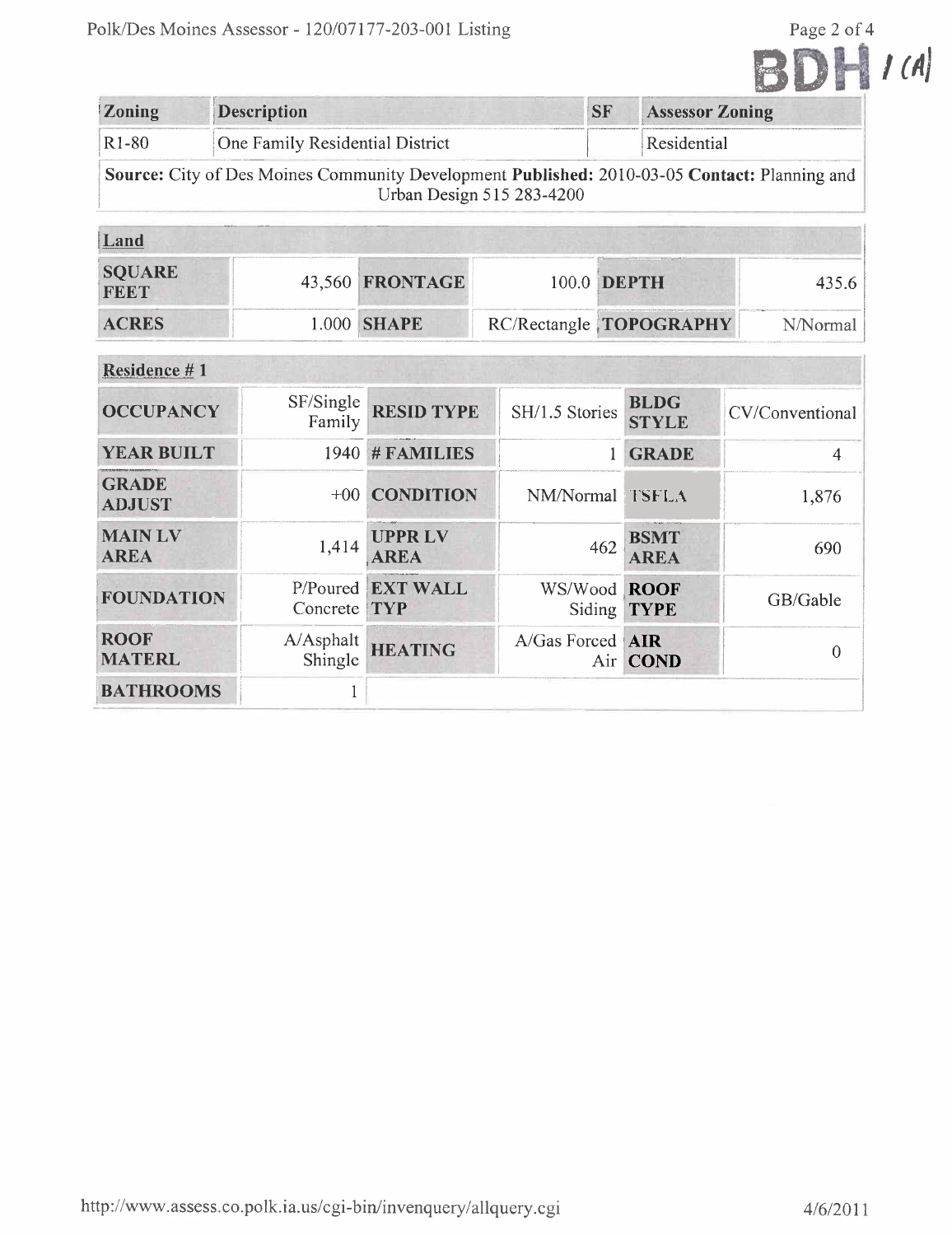

|                                     | Detached #101          |                          |                               |             |        |                                   |      |                  |              |
|-------------------------------------|------------------------|--------------------------|-------------------------------|-------------|--------|-----------------------------------|------|------------------|--------------|
| <b>OCCUPANCY</b><br><b>MEASURE1</b> |                        |                          | <b>GAR/Garage CONSTR TYPE</b> |             |        | FR/Frame MEASCODE<br><b>GRADE</b> |      | D/Dimensions     |              |
|                                     |                        | 26 MEASURE2              |                               |             | 18     |                                   |      |                  |              |
|                                     | <b>YEAR BUILT</b>      | <b>CONDITION</b><br>1977 |                               | NM/Normal   |        |                                   |      |                  |              |
| Year                                | <b>Type</b>            |                          | <b>Class</b>                  | <b>Kind</b> | Land   | Bldg                              | AgBd |                  | <b>Total</b> |
| 2009                                | <b>Assessment Roll</b> |                          | Residential                   | Full        | 47,700 | 83,700                            |      | 0                | 131,400      |
| 2007                                | <b>Assessment Roll</b> |                          | Residential                   | Full        | 46,100 | 80,800                            |      | $\boldsymbol{0}$ | 126,900      |
| 2005                                | <b>Assessment Roll</b> |                          | Residential                   | Full        | 45,900 | 75,900                            |      | $\overline{0}$   | 121,800      |
| 2003                                | <b>Assessment Roll</b> |                          | Residential                   | Full        | 38,310 | 63,980                            |      | 0                | 102,290      |

Full

Full

http://www.assess.co.polk.ia.us/cgi-bin/invenquery/allquery.cgi

Residential

Residential

2001

1999

Assessment Roll

Assessment Roll

80,770

70,640

 $\frac{1}{47,770}$ 

53,650

 $\overline{0}$ 

 $\sqrt{0}$ 

33,000

16,990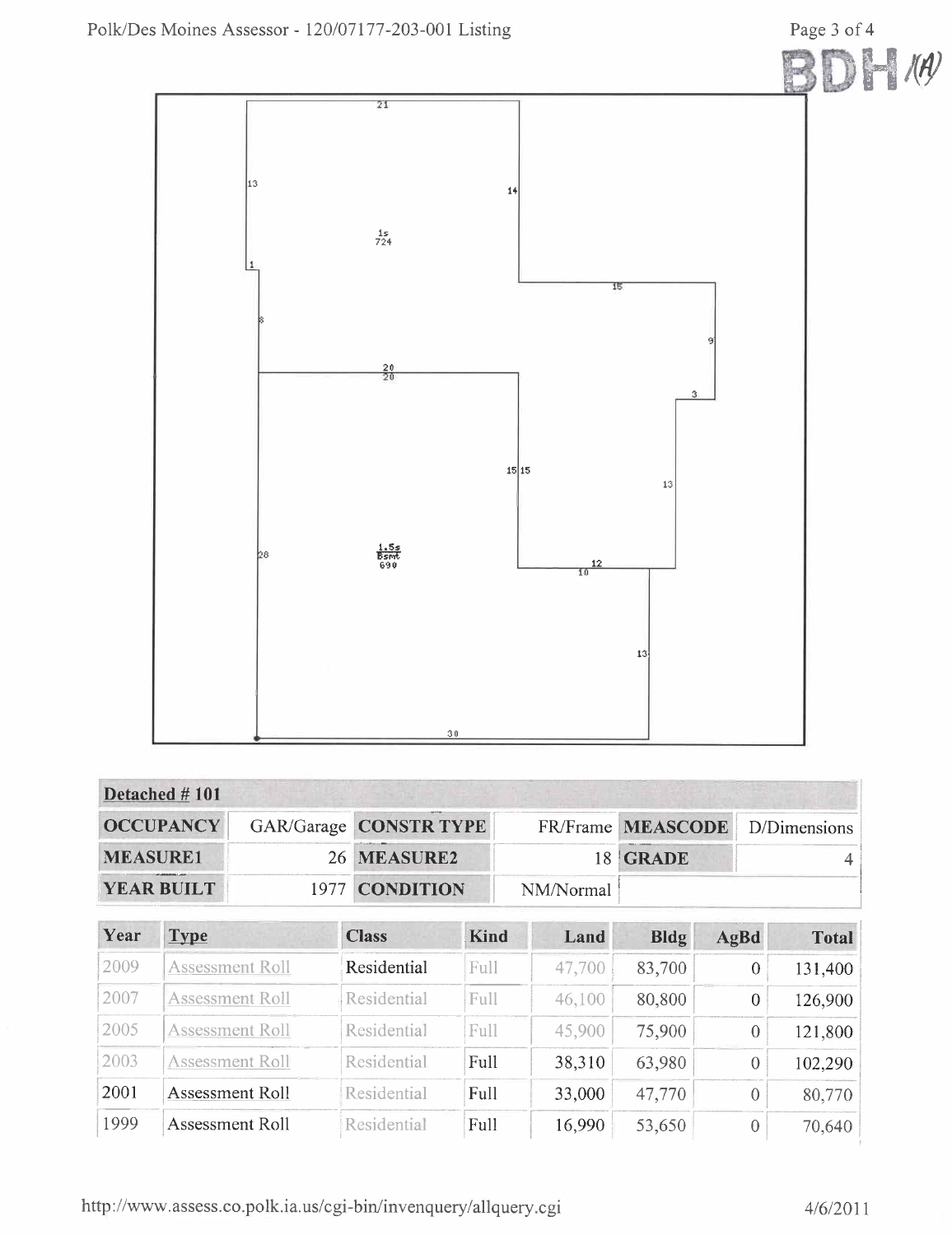

| 1999            | Was Prior Year | Residential | Full | 16,290 | 51.440 |  | 730 |  |
|-----------------|----------------|-------------|------|--------|--------|--|-----|--|
| email this page |                |             |      |        |        |  |     |  |
|                 |                |             |      |        |        |  |     |  |

Room 195, III Court Avenue, Des Moines, IA 50309 Phone 515 286-3140/ Fax 515 286-3386 polkweb@assess.co.polk.ia.us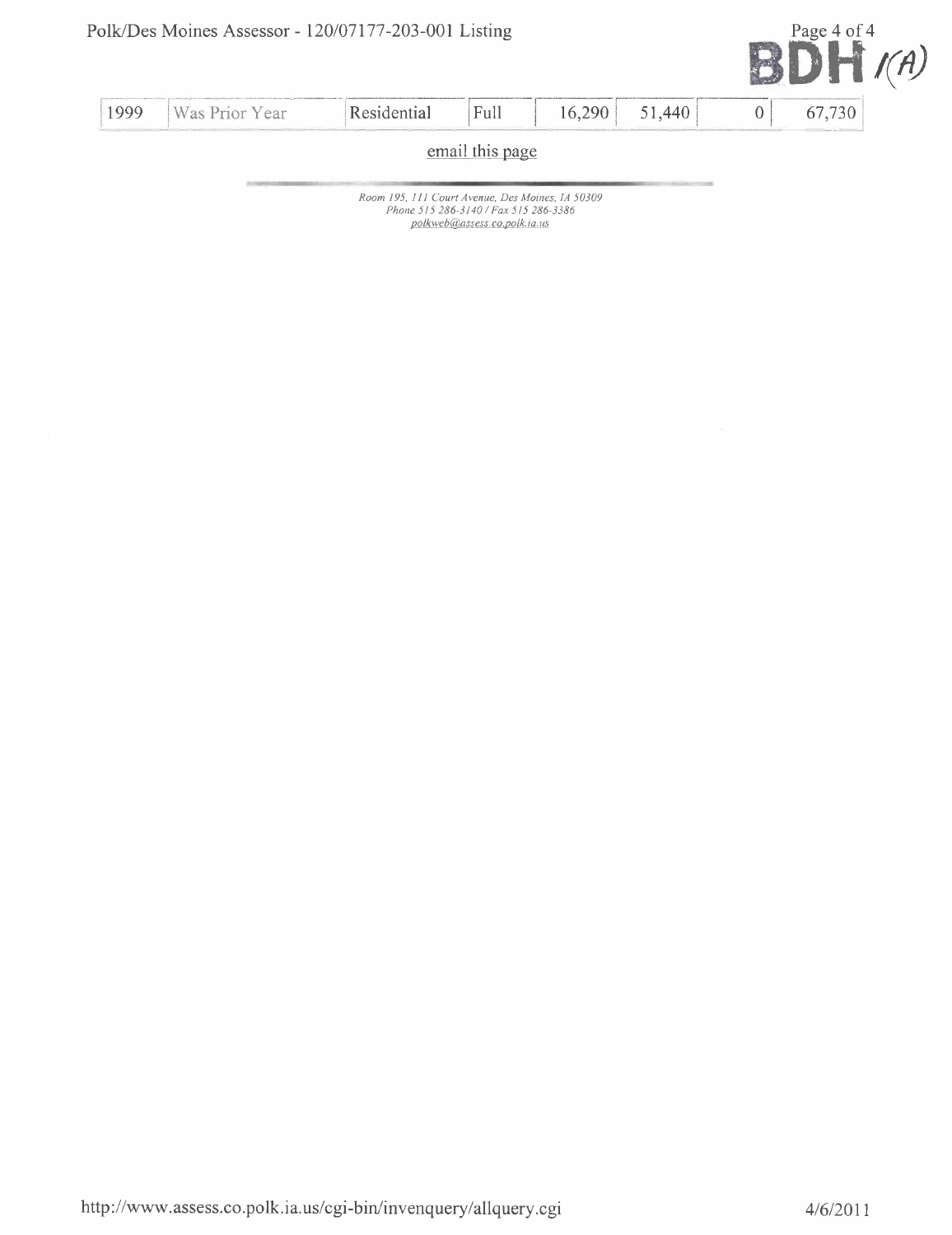

#### PUBLIC NUISANCE NOTICE OF INSPECTION NEIGHBORHOOD INSPECTION DIVISION COMMUNITY DEVELOPMENT DEPARTMENT CITY OF DES MOINES, IOWA



| DATE OF NOTICE: February 14, 2011                                        |                                                       | <b>DATE OF INSPECTION:</b> | <b>January 05, 2011</b> |
|--------------------------------------------------------------------------|-------------------------------------------------------|----------------------------|-------------------------|
| <b>CASE NUMBER:</b>                                                      | COD2010-08806                                         |                            |                         |
| <b>PROPERTY ADDRESS:</b> 1697 E MCKINLEY AVE                             |                                                       |                            |                         |
| <b>LEGAL DESCRIPTION:</b>                                                | -EX N33F- E100F N 468.6F LOT 2 OP NW 1/4 SEC 26-78-24 |                            |                         |
| KENNETH SNOOK - DECEASED<br>Title Holder                                 |                                                       |                            |                         |
| KENNETH "BUTCH" SNOOK<br>Heir<br>1841 E MARION ST<br>DES MOINES IA 50320 |                                                       |                            |                         |

JUDY EUBANK A/K/A JUDY HALL **Heir** 2313 N JEFFERSON WAY INDIANQLA IA 50125

CONNIE LANE Heir 345 NE CHERRY AVE APT 85 EARLHAM IA 50072

JEFF SNOOK Heir 109 E THORNTON AVE DES MOINES IA 50315

SANDRA M STRONG Heir 7025 PALM DR URBANDALE IA 50322

WELLS FARGO BANK, NA Mortgage Holder - WELLS FARGO BANK, NA CORP. SERV. COMP., RA 729 INS EXCHANGE BLDG DES MOINES IA 50309

DORIS J SNOOK - DECEASED Title Holder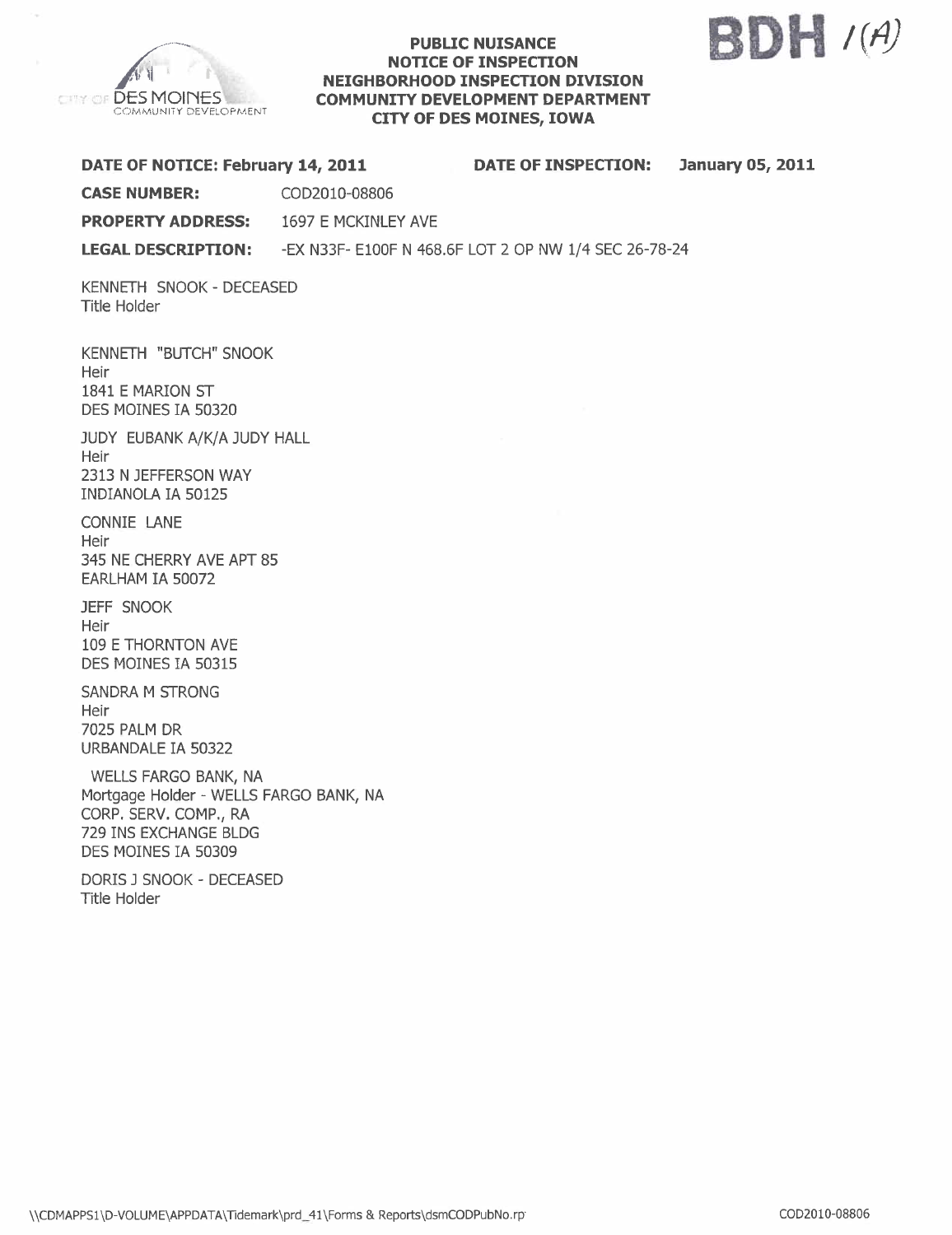An inspection of the referenced property was conducted for its conformance to the Municipal Code of the City of Des Moines. It has been determined from that inspection that the dwelling currently constitutes not only a menace to health and safety, but is also a public nuisance. Accordingly, the dwelling will be placarded as unfit for human habitation pursuant to the Municipal Code of the City of Des Moines and the Code of Iowa.

If not occupied at the present time, the dwelling is to remain vacant and unoccupied until occupancy is authorized by this office. If the dwelling is occupied, it must be vacated immediately. If procedures to vacate the premises are not undertaken immediately upon receipt of this notice, and in no case later than seven (7) days, the City will issue a Municipal Infraction in accordance with Section 60-304 and 60-306 pursuant to the Municipal code of the City of Des Moines. Additionally, if the property had a Certificate of Inspection, it is hereby revoked.

Attached is a listing of the violations existing on the date of the inspection and a recommendation as to the remedial action required to correct such violations. Failure to correct these violations will result in legal action. The violations noted must be corrected within 30 days from the date of this notice. The violations noted must be corrected within 30 days from the date of this notice. Failure to correct these violations will result in a request to the City Council, sitting as the board of Health, to approve legal action. As a result of this public nuisance action there will be costs incurred by the City. Costs will be billed out when the nuisance has been abated. Failure to pay the costs will result in collection by assessment to the property or personal judgment.

## ALL ELECTRICAL, MECHANICAL, PLUMBING, AND STRUCTURAL COMPONETS IN NEED OF REPLACEMENT OR REPAIR, ARE TO BE BROUGHT TO MINIMUM CODE REQUIREMENTS WITH NECESSARY PERMITS AS REQUIRED TO MEET CITY CODES.

Appropriate building permits may be required for those violations noted in the "Special Requirements" section on the notice. Should you have questions regarding permits, contact the Permit and Development Center at 283-4200. All work performed by a contractor or you must be completed in a workmanlike manner. If you plan to renovate the structure and it has been vacant for a period in excess of one year, there may be zoning issues, which will affect the proposed use of the structure and/or real estate. Please contact the Development Zoning Division at 283-4207 to determine what the legal use for the structure and/or the real estate is prior to commencement of any renovation.

If you believe the building is beyond repair and decide to remove it, all debris must be removed from the property and the basement excavation if any, filled in the manner required by the City. You are encouraged to arrange for this demolition yourself; however a demolition permit must be obtained from the Building Department. In the event you are unable to arrange for demolition, you may sign a waiver voluntarily authorizing the City to do so. However, the city may take a personal judgment against you for the costs of removaL.

If you no longer own the property, notify us in writing of the name, address, and telephone number of the new owner. A copy of the real estate contract or deed, if it has not been recorded at the County Recorder's Office, shall likewise be furnished to the Neighborhood Inspection Division.

Should you have any questions, feel free to calL. I can usually be reached between 8:00am and 9:00am, Monday through Friday.

Chris Heilskov

(515) 237-1486<br>Nid Inspector

DATE MAILED: 2/14/2011 MAILED BY: TSY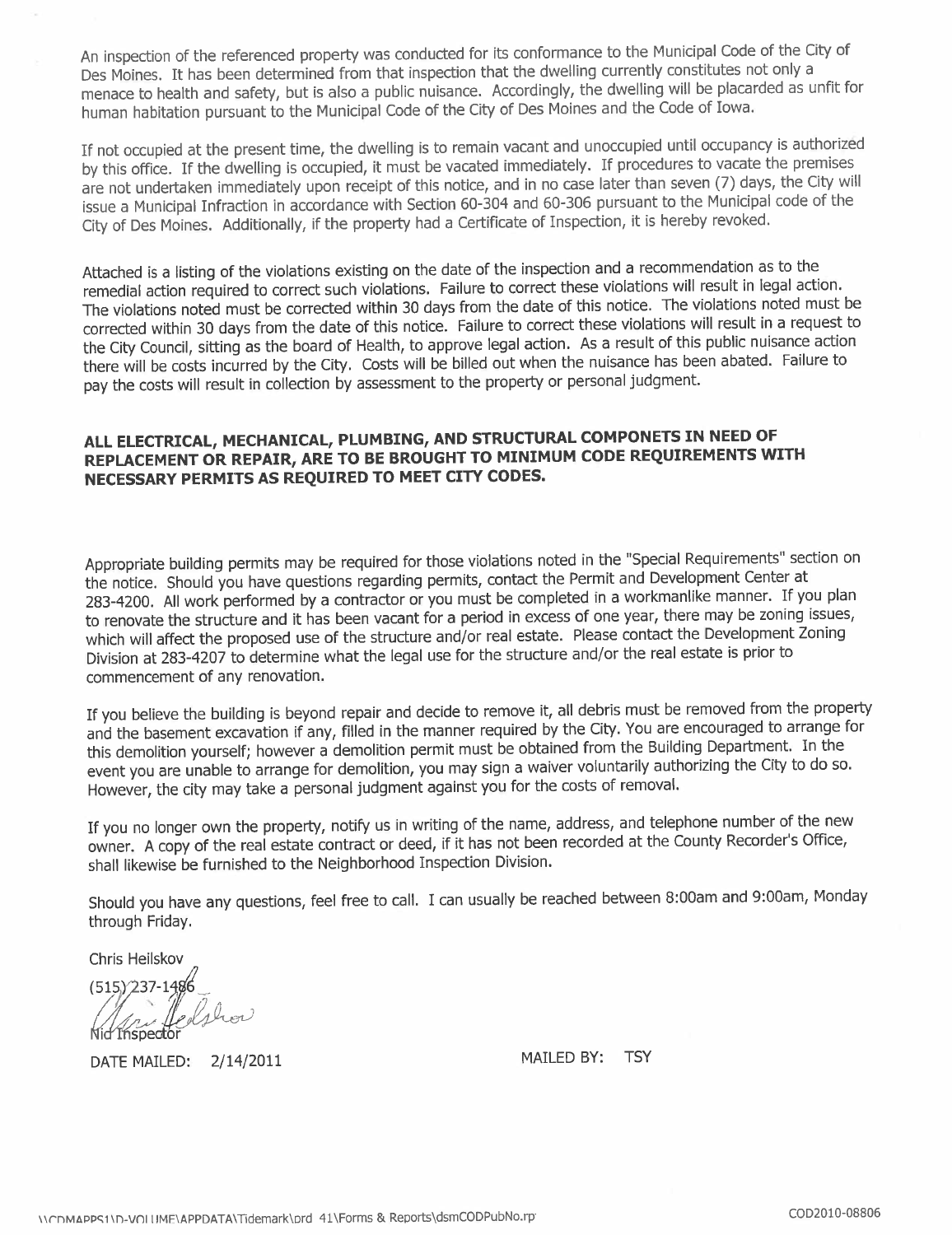# **BDH** (A)

# Areas that need attention: 1697 E MCKINLEY AVE

|                                   | <b>Algeb that liced attentions</b>   |                           |
|-----------------------------------|--------------------------------------|---------------------------|
| <b>Component:</b><br>Requirement: | Roof<br><b>Building Permit</b>       | In poor repair<br>Defect: |
|                                   |                                      | Location: Main Structure  |
| <b>Comments:</b>                  | Need complete replacement.           |                           |
|                                   |                                      |                           |
| Component:                        | <b>Exterior Doors/Jams</b>           | In poor repair<br>Defect: |
| Requirement:                      |                                      | Location: Main Structure  |
| Comments:                         | Poor repair, replace siding.         |                           |
|                                   |                                      |                           |
| <b>Component:</b>                 | Windows/Window Frames                | Missing<br>Defect:        |
| <b>Requirement:</b>               |                                      | Location: Main Structure  |
| <b>Comments:</b>                  | All windows defective or missing.    |                           |
|                                   |                                      |                           |
| <b>Component:</b><br>Requirement: | Foundation<br><b>Building Permit</b> | Defect:<br>Major sagging  |
|                                   |                                      | <b>Location: Basement</b> |
| Comments:                         |                                      |                           |
|                                   |                                      |                           |
| <b>Component:</b><br>Requirement: | Flooring                             | Defect:<br>In poor repair |
|                                   |                                      | Location: Throughout      |
| <b>Comments:</b>                  | Replace water damage                 |                           |
|                                   |                                      |                           |
| Component:<br>Requirement:        | Furnace<br>Permit Required           | Defect:<br>In poor repair |
|                                   |                                      | Location: Basement        |
| Comments:                         | Replace water damage                 |                           |
|                                   |                                      |                           |
|                                   |                                      |                           |
| <b>Component:</b>                 | <b>Water Heater</b>                  | Defect:<br>In poor repair |
| <b>Requirement:</b>               | Permit Required                      | Location: Basement        |
| <b>Comments:</b>                  | Replace water damage                 |                           |
|                                   |                                      |                           |
| <b>Component:</b><br>Requirement: | <b>Interior Walls / Ceiling</b>      | Defect:<br>In poor repair |
|                                   |                                      | Location: Throughout      |
| <b>Comments:</b>                  | Replace water damage                 |                           |